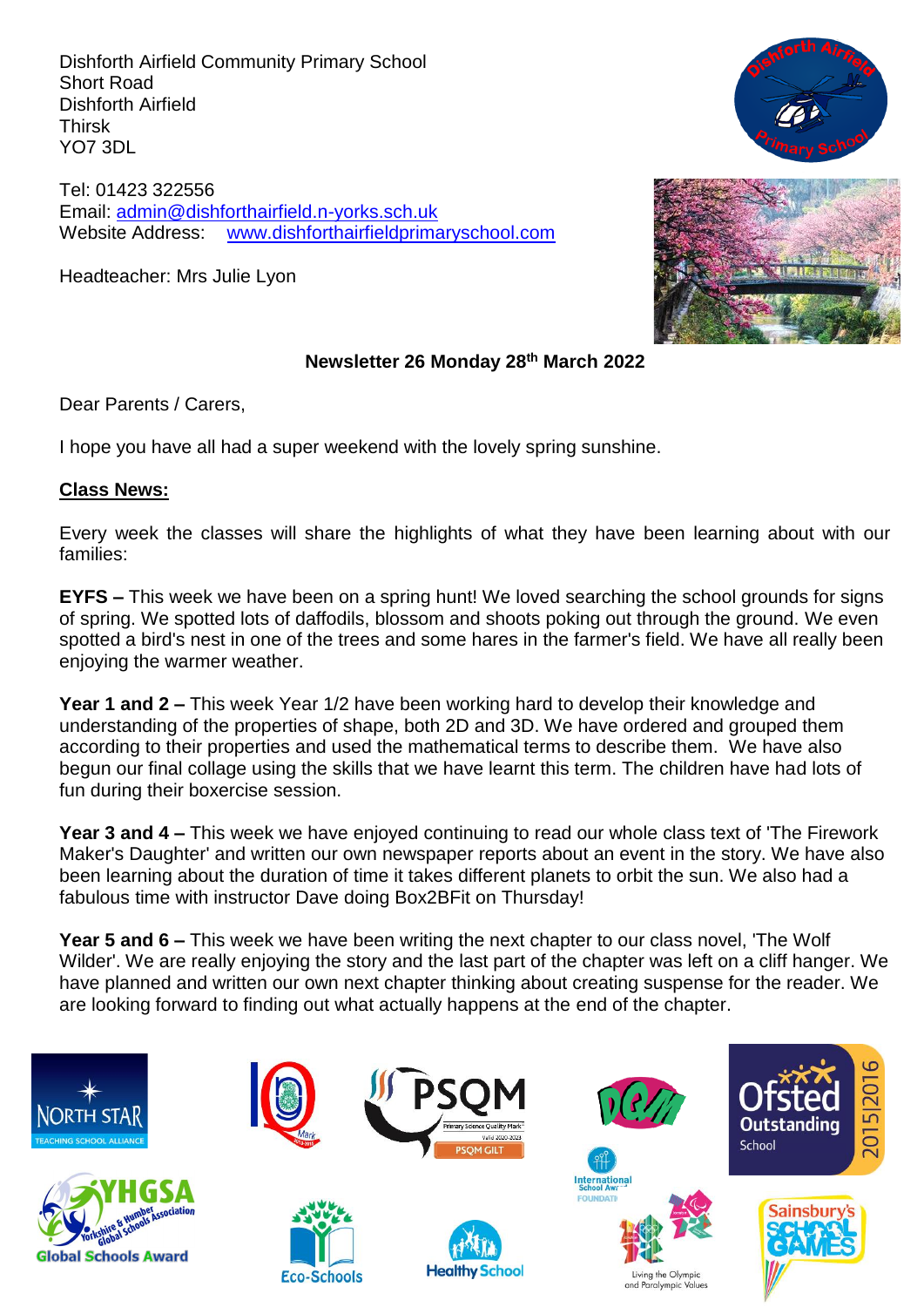# **Boxercise Workshop**

On Thursday, we had a wonderful day with Dave from Box2Bfit. All children in school took part in a boxing session on the playground which involved using different equipment and working with a partner. We were so impressed with everyone's attitude towards learning new skills and trying their best.







# **Hard-boiled eggs – Friday 8 th April**

On Friday 8<sup>th</sup> April we would like all the children in school to bring in a hard-boiled egg to decorate in school (I recommend they each bring in two eggs to allow for breakages!) – there will be a range of materials for the children to use on the day to decorate their egg.

Friday  $8<sup>th</sup>$  April – school finishes at 2.30pm for the Easter Holidays.

# **Promotional Dinner – Easter – Wednesday 6 th April**



Roast Chicken, Yorkshire Pudding and Sage and Onion Stuffing Or Vegetarian Sausages and Yorkshire Pudding

With Roast or Mashed Potatoes, Gravy, Broccoli and Sweetcorn

Chocolate Fudge Pudding and Chocolate Sauce







**Eco-Schools** 









Living the Olympic

and Paralympic Values



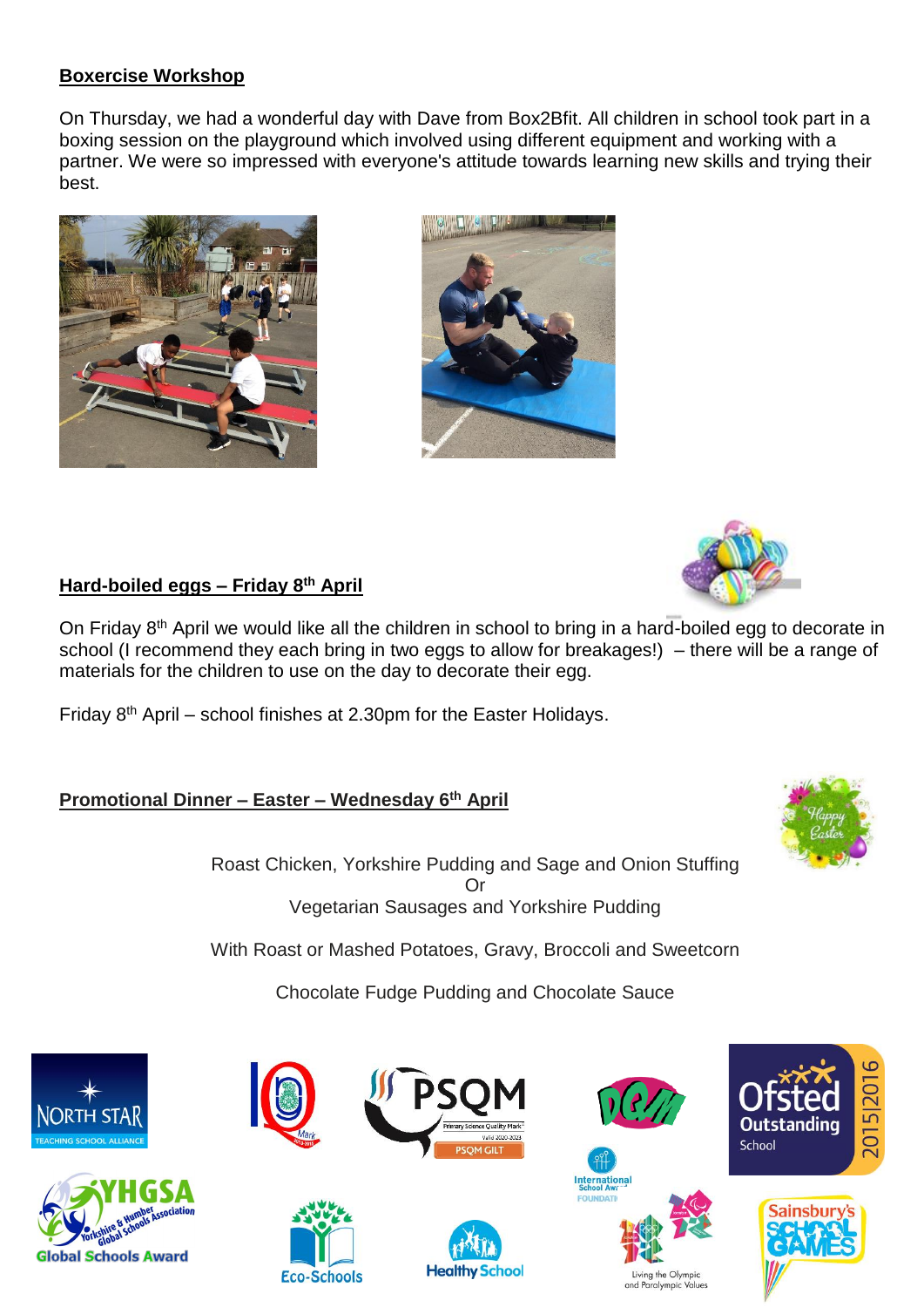## **School Dinners April**

The price for dinner is £2.75 per meal (£13.75 per week). The cost for the month of April is £27.50. Please ensure your Parent Pay account is up to date.

# **PE After Easter**

After the Easter holidays, the classes will have PE on the following days. Please ensure that the children have their outdoor PE kit with them: plain white t-shirt, navy / black shorts and trainers. Children can also have a navy / black track suit as well.

EYFS - Tuesday and Friday Year 1/2 Tuesday and Friday Year 3/4 – Monday and Thursday Year 5/6 Thursday and Friday

# **Forest Schools after Easter**

Forest School is an inspiring process which is a specialised approach that aims to develop confidence and self-esteem through hands-on learning outside.

Children in EYFS are going to be undertaking Forest Schools this half term on a Monday. Please can children bring into school a waterproof coat, tracksuit bottoms and trainers / wellies – something that you don't mind getting wet and dirty!!

#### **Easter Activities**

Attached to this newsletter is a range of activities taking place over the Easter break for your information.

#### **Hockey Heroes**

Thirsk Hockey Club are hosting Hockey Heroes - an 8-week fun introduction to hockey for 5-8-yearold beginners for just £40 including your own kit:

2 sticks, a ball and a personalised t-shirt! It starts on Monday 9th May, 6-7pm, at Thirsk Astro (next door to the high school) To find out more and to sign up visit [hockeyheroes.co.uk](http://hockeyheroes.co.uk/)

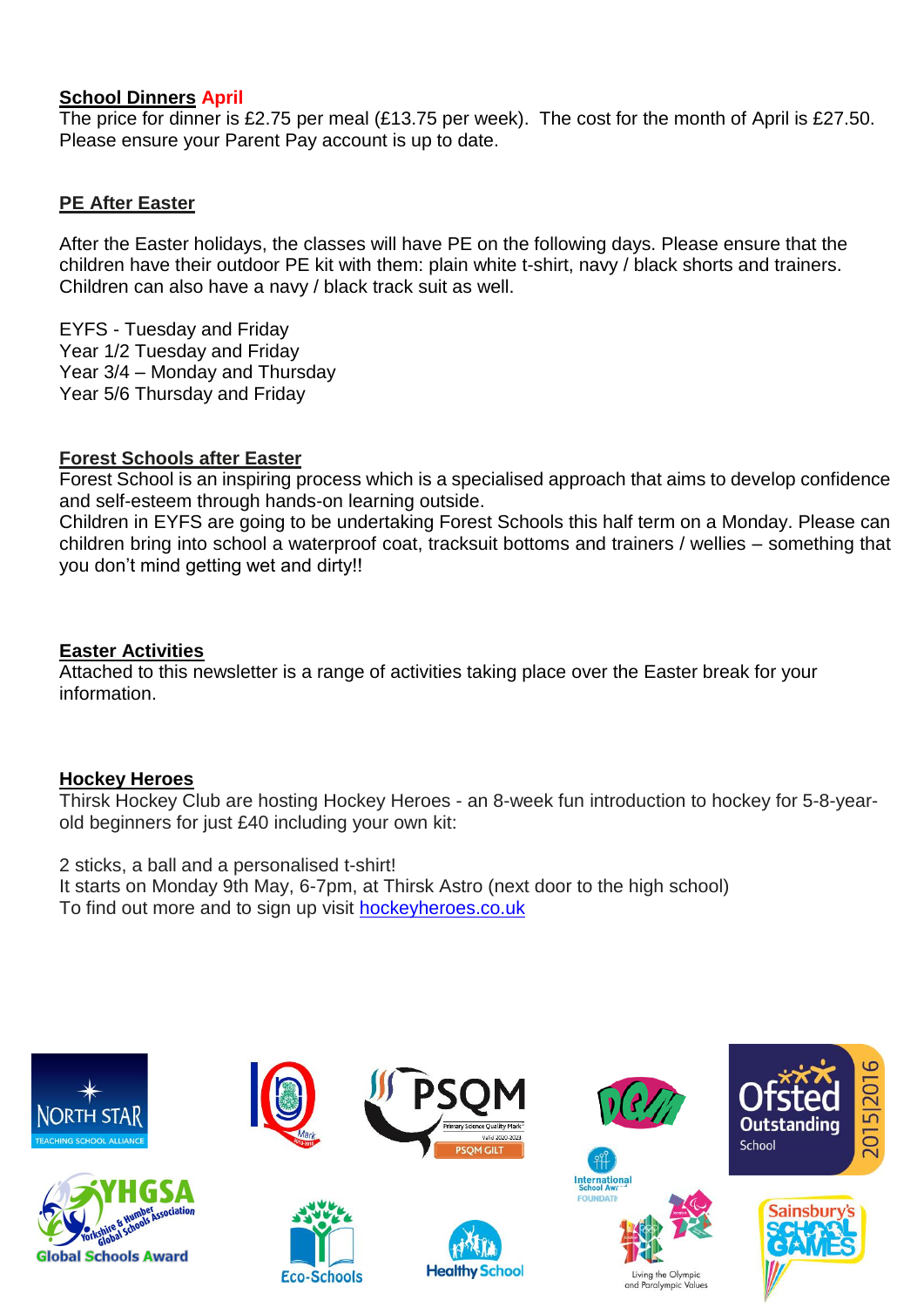# **AWARDS**

.

# **Celebration Assembly**

On Friday, we have our Celebration Assembly. This week the following children were given our weekly awards;

## **Celebration Cup**

The cup this week goes to someone who shows resilience and determination in their learning. They are beginning to believe in what they can do which is wonderful to see.



We are so lucky to have you in our class and our school! Keep being amazing!

Congratulations and well done to …

Hollie-Mae!



# **Ribbons**

**EYFS** – The ribbon this week goes to someone who has been trying really hard with their independent writing. When we went on our spring hunt they drew pictures of what they had found but also made some great attempts to label their drawings. Well done to Lillian!

**Year 1 / 2 –** In Year 1/2 the ribbon this week goes to someone who can be relied upon to work exceptionally hard in everything they do. They are a super friend and are a pleasure to have in our class. Well done Thor!

**Year 3 / 4** – This week the ribbon goes to someone who has really impressed me with their "can do" attitude and perseverance in class and during Box2BFit. This person tries very hard all the time and was a super class ambassador when she was selected to help the instructor demonstrate activities during Box2BFit. Well done to Maddy!

**Year 5 / 6** – The ribbon this week goes to someone who is trying extremely hard to improve their handwriting and the presentation of their work. This person is focusing on how to form their letters correctly and is taking great pride in their work. Well done to Jacob!

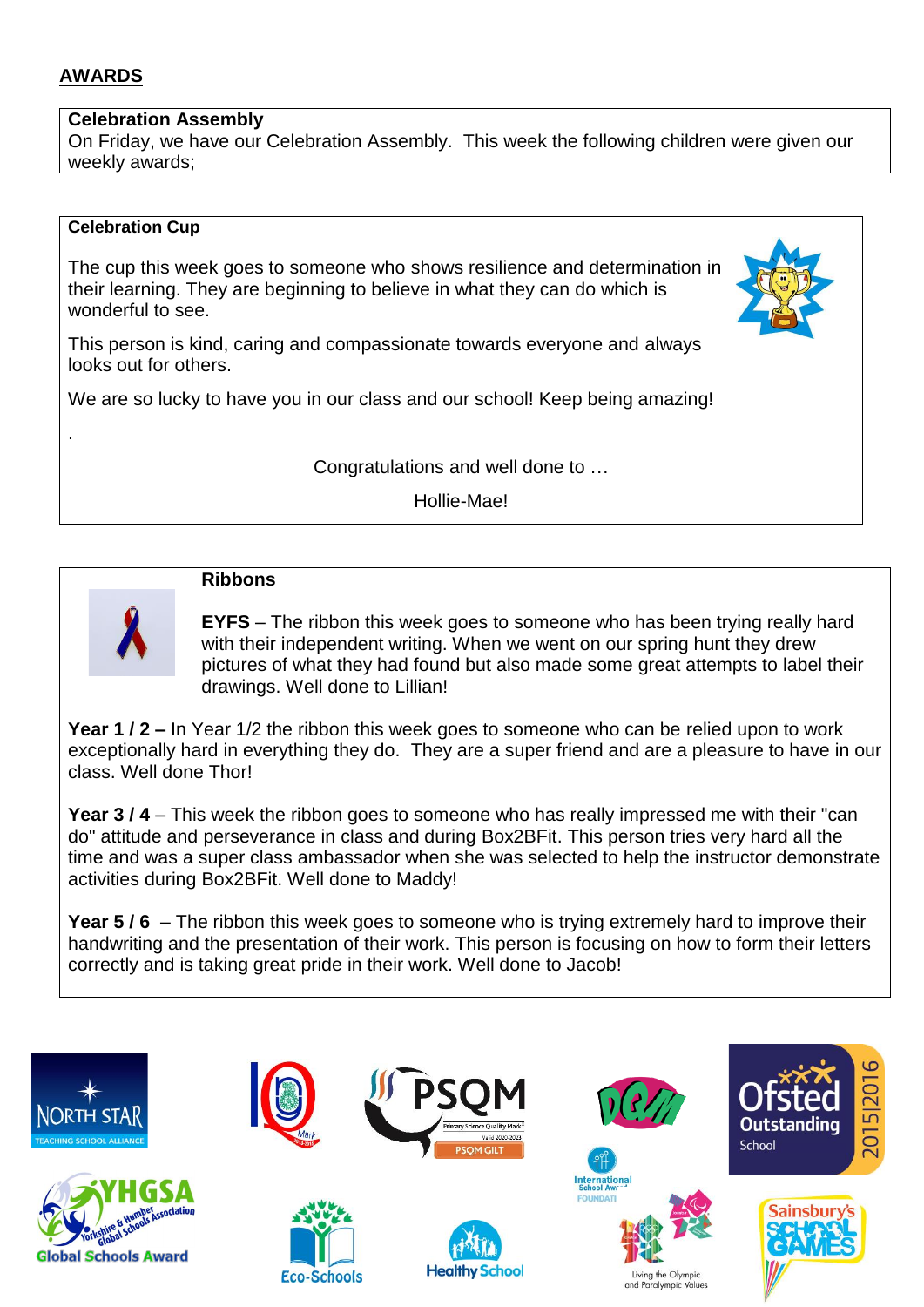#### **Values in Action**

This week our Values award goes to someone who has demonstrated our school value of resilience.



This person has never given up on the SATs paper.

The values award goes to Kai who was nominated by Ewan

Well done, Kai!

# **Attendance**

Good attendance at school is key to your child's progress.

| Week Commencing 21 <sup>st</sup> March 2022 |          |          |                 |  |  |  |
|---------------------------------------------|----------|----------|-----------------|--|--|--|
| <b>Reception</b>                            | Year 1/2 | Year 3/4 | <b>Year 5/6</b> |  |  |  |
| 94%                                         | 92%      | 90%      | 92%             |  |  |  |

Kind regards,

Mrs Julie Lyon Head Teacher